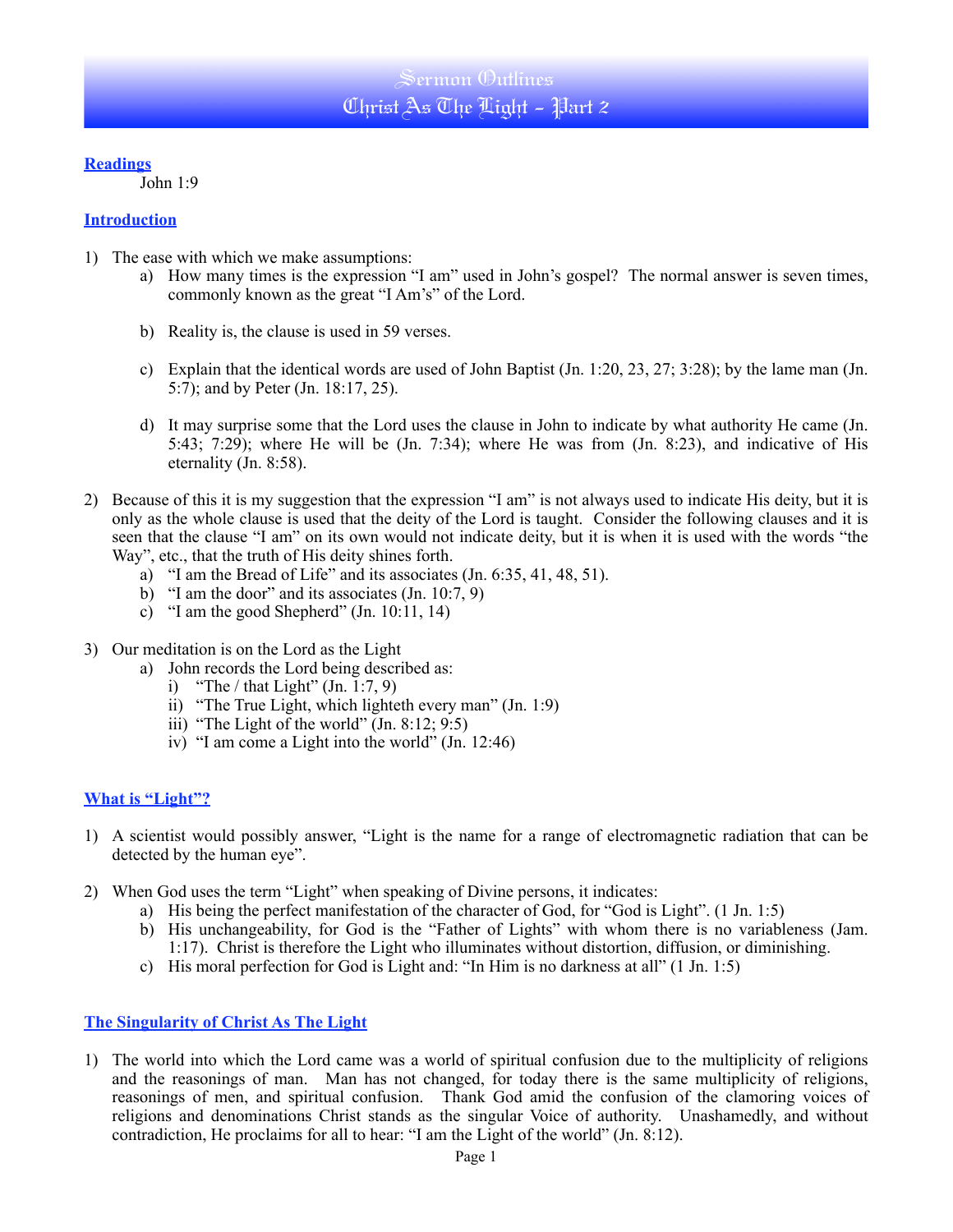# Sermon Outlines Christ As The Light - Part 2

It is:

- a) Personal "I"
- b) Perpetual "am"
- c) Exclusive "The Light"
- d) Universal "of the world"
- 2) He is the Light which lighteth every man, being without peer or equal, for no other religious leader can remove the:
	- a) Spiritual blindness and darkness caused by sin
	- b) Emotional darkness cause by the unknown and sorrow
- 3) As the Light He alone brings illumination:
	- a) "The people which sat in darkness saw great light; and to them which sat in the region and shadow of death light is sprung up" (Matt. 4:16)
	- b) "To give light to them that sit in darkness and in the shadow of death, to guide our feet into the way of peace" (Lk. 1:79)
	- c) "A light to lighten the Gentiles, and the glory of thy people Israel" (Lk. 2:32)

## **The Results of Christ Being The Light And in The World**

As the Light the Lord:

- a) Manifested the purpose of life, which is to glorify God on the earth (Jn. 17:4), and in that pathway He was un-curtailed by the man made traditions of man, but obeyed and fulfilled the laws of God (Mk. 7:9-13). He was unrestricted by the accepted cultures of man (Jn. 4:9), and unbounded by the implicated or open control of man (Jn. 2:3; 7:3).
- b) Exposed and judged with justice and consistency:
	- i) He rebuked the disciples when they were wrong just as He rebuked the Pharisees (Mk. 10:13-14; Matt. 23:13-33)
	- ii) He evaluated, rebuked and warned of judgment on the churches (Rev. chs. 2-3) before executing judgment on the world (Rev. chs. 6-19).
- c) Left no excuse for man's continued blindness:
	- i) When the Lord said: "I am the Light of the world", He exposed man's corruption (Jn. 8:7-9); the farcical character of man's hypocrisy (Jn. 8:5); and the infiniteness of divine grace (Jn. 8:11).
- d) He will be the Illuminator in the millennium:
	- i) "The city had no need of the sun . . . for the glory of God did lighten it, and the Lamb is the light thereof" (Rev. 21:23)
	- ii) "And there shall be no night there; and they need no candle, neither light of the sun; for the Lord God giveth them light: and they shall reign for ever and ever" (Rev. 22:5)
- e) He illuminated life and immortality:
	- i) "But is now made manifest by the appearing of our Saviour Jesus Christ, who hath abolished death, and hath brought life and immortality to light through the gospel" (2 Tim. 1:10)
- f) By His work God has been able to enlighten humanity to the fulness of Christ for salvation:
	- i) "In whom the god of this world hath blinded the minds of them which believe not, lest the light of the glorious gospel of Christ, who is the image of God, should shine unto them." (2 Cor. 4:4)
	- ii) "For God, who commanded the light to shine out of darkness, hath shined in our hearts, to give the light of the knowledge of the glory of God in the face of Jesus Christ." (2 Cor. 4:6)